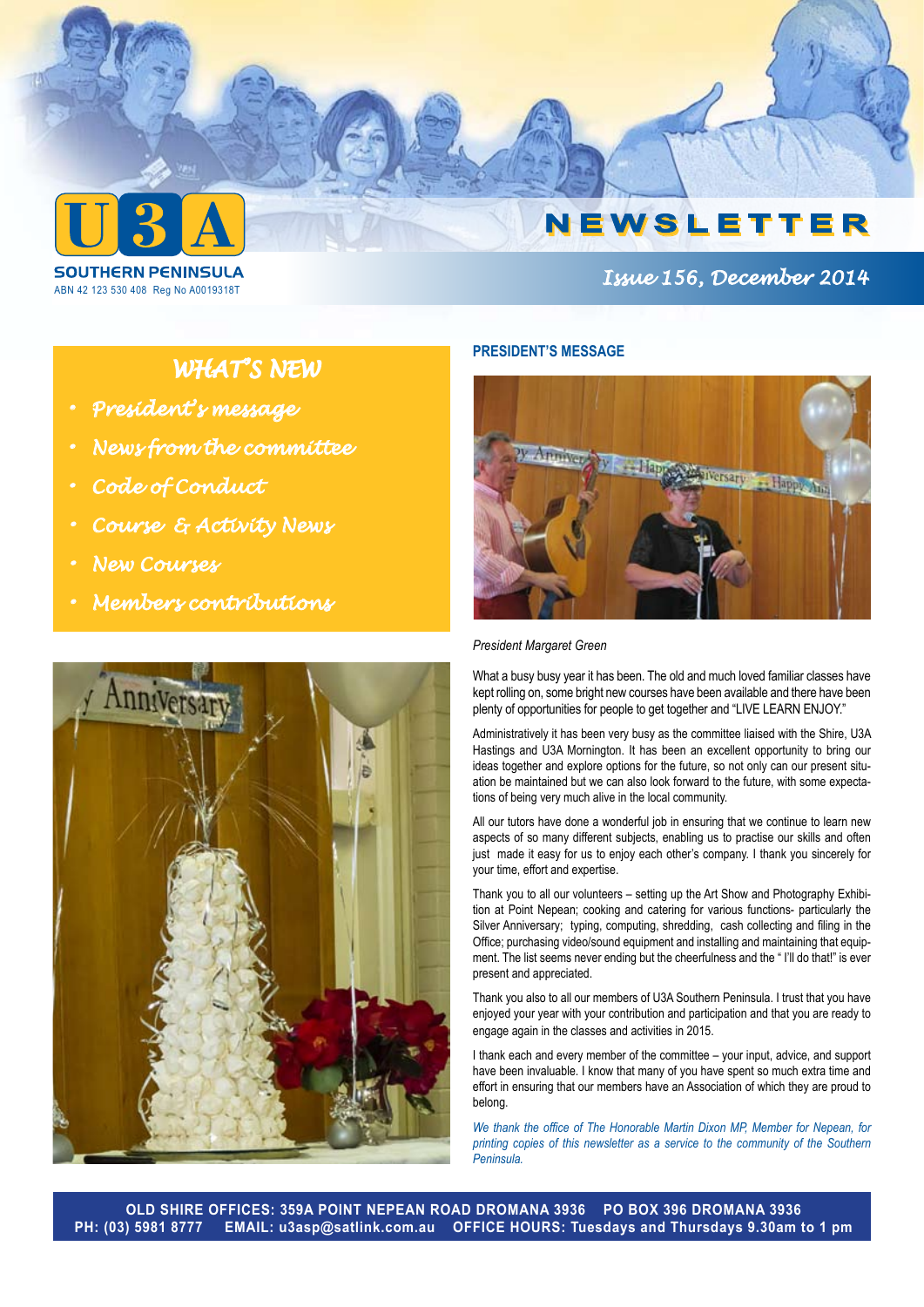

*Issue 156, December 2014*



*Inaugural president Jack Kane*

I wish everyone greetings of the Christmas season, enjoyment and pleasure with your family and enjoy your summer break wherever it may be. I look forward to catching up with everyone again in 2015.

## **THANK YOU DIANE BELL**

It is with much regret that I have to inform you that Diane Bell, our Course Co-ordinator is not renewing her position in this role on the Committee at the next General Meeting on 30th March 2015.

This is going to be a major loss for our organisation. Di has always been on the lookout for people who have particular expertise and encouraged them to share this with us. She has been innovative and creative in her tirelessness in bringing culture, education, and leisure activities for us to enjoy.

The "Let's Go" Activities was an initiative inspired by Diane. It supported our attendance at such activities as SWANN ( Southern Women's Action Network) meetings, the Australian Costume Collection & Heidi, a visit to Beleura to see the house and the Florilegium books, A Day at the Races, the Peninsula Studio Trail, High Tea on the ferry, and a number of other similar activities, It enabled many people to enjoy activities that they may not have had access to before, or who liked to have some company for such outings.

Diane has prepared the 2015 program for our pleasure. It is greeted with much anticipation and ensures that again we have a busy and active year in pursuing our interests.

Diane, we extend our heartfelt thanks for all you have done for U3A Southern Peninsula and we wish you success and fulfilment in whatever further pursuits you undertake.

## **AND ALSO THANK YOU PHYLLIS**



Phyllis O'Brien the coordinator for Needlework has decided to hang up her needle and thread and join in other activities for U3ASP. Phyllis has been a loyal and dedicated tutor for us and we will miss her lovely smile as she turns up every Thursday afternoon for her class. Apparently all her students were " much better" at needlework than Phyllis – she was just there to encourage their work and urge them to do more!

We trust you will continue to enjoy U3ASP Phyllis and wish you many more years of happy and productive activity.

Thank you for all your contribution to our Association. It is truly appreciated.

*MARGARET GREEN* PRESIDENT

# **A NOTE FROM OUR NEW OFFICE MANAGER**

#### NEW OFFICE HOURS

The U3ASP office will be open Tuesday, Wednesday and Thursday each week from January 13th until February 26th. The office will be open from 9:30am -1 pm . It is hoped the extension of office hours will assist members wishing to pay their 2015 subscription and gain course information.

#### ASSISTANCE NEEDED

Are you able to spare two and a half hours each month to help in the U3A office? It is a great way to meet people and keep abreast of what is happening in U3A. Volunteers are needed to answer the phone and count money. No special office skills are required. If you would like to consider volunteering, feel free to phone or drop by the office to find out what is involved.

### EMAIL AND POSTAL DETAILS

Have you changed your email or postal address lately? Please make sure you let the office know.

*FAYE MADDAFORD*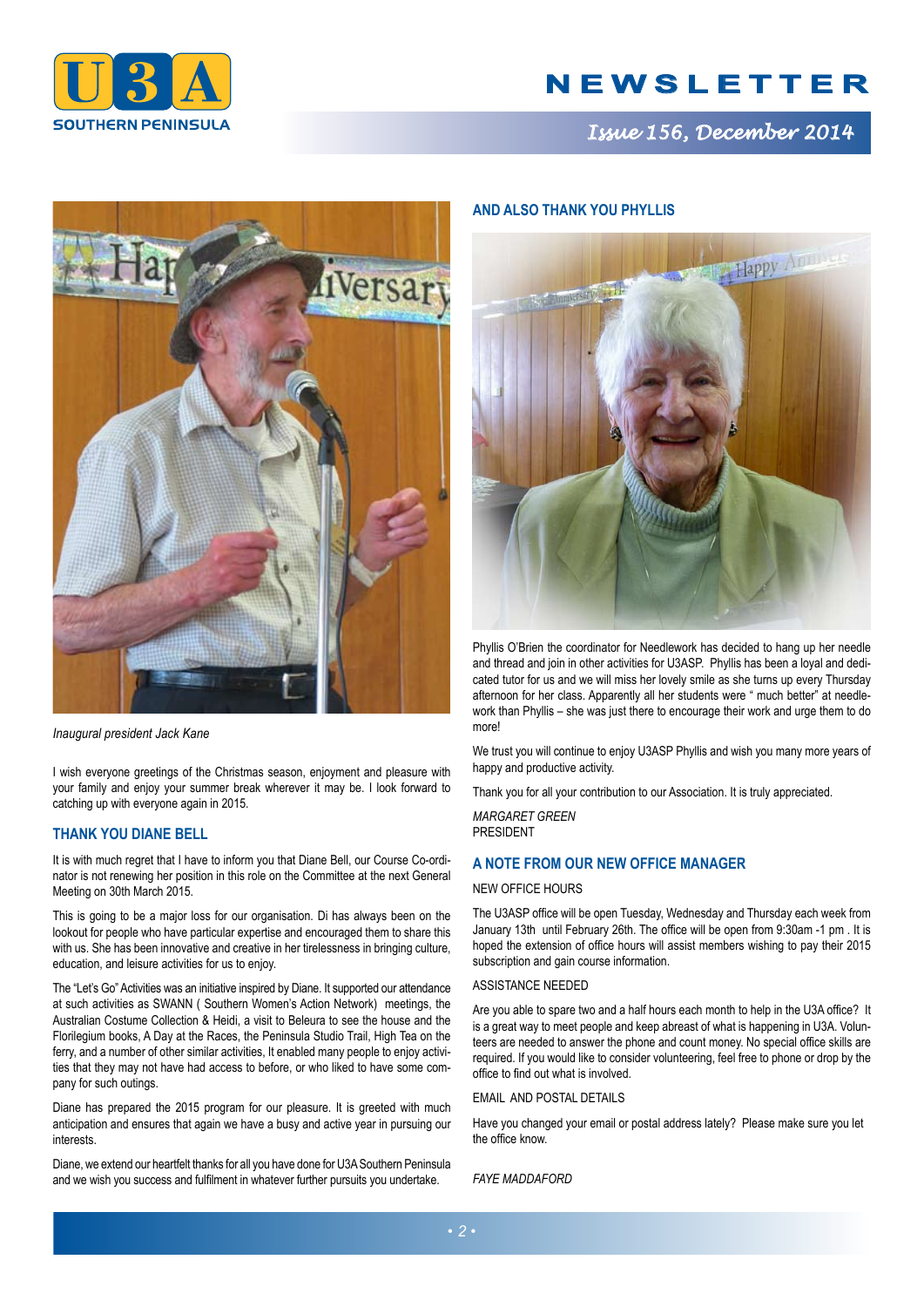

# *Issue 156, December 2014*

# **NEWS FROM THE COMMITTEE**

Interested in what goes on behind the scenes? The Minutes of our Committee meetings are available to view at the office, Please, don't hesitate to drop in and ask if you would like to have a look.

The committee has made a number of decisions at our most recent meeting which will affect members in the coming year of 2015.

They include:

- **• Class fees** for courses/activities held in the Old Shire Offices Dromana **will increase** in 2015 to **\$2 per session** payable to U3ASP. The tutor is responsible for the collection and remittance of the fees to the office;
- Class fees for members participating in courses/activities held in Community/ Church Halls or any venue other than the Old Shire Offices, pay a fee per member per session which contributes an appropriate amount to cover the cost of the hire of the venue. This cost is to be determined by the committee and negotiated by the Course Coordinator with the tutor responsible for the course/activity;
- All **classes held in the Old Shire Offices** will pay **50c** per person for **morning tea/afternoon tea.** The kitchen will be available with commodities supplied by U3ASP;
- The **Department of Health** has provided copies of their brochure **"Staying healthy in the heat"** which will be placed with other free publications in the entrance area of OSOD. We urge all members to be mindful of their health during heatwaves. For 24-hour health advice contact NURSE-ON-CALL on 1300 60 60 24;
- A new Code of Conduct. New members are to receive a copy of this when they join. Full details of the Code of Conduct are set out below.

## **NOW FOR SOME GOOD NEWS!**

A **trial period** of **opening the office** on **Tuesday, Wednesday and Thursday** 9.30 a.m. - 1.00 p.m. From commencement of the office opening next year on 13th January until the end of February 2015;

We are purchasing some **new lecture chairs** for use in rooms 4 & 7, to free up some much-needed space enabling more people to attend our excellent classes in these rooms!

## **BENDIGO BANK GENEROSITY**

Following a submission by Kay Capper, Publicity Officer, to the Rosebud Community Bank, Branch of Bendigo Bank, the bank has generously agreed to sponsor the purchase of 6 Ipads, with a grant of \$2,640. The bank has acknowledged U3A as a significant member of our community. Bendigo Bank sees the contribution as a means of demonstrating it is "Bigger than a Bank" and an active participant in our community, enabling groups such as U3A to develop. The committee is very grateful for this level of support and a letter of appreciation was sent to the Bendigo Bank.

## **CODE OF CONDUCT**

The committee has recently adopted a "Code of Conduct", in line with policy directions from the U3A Network Victoria.

Good relationships and appropriate ethical and legal behaviour are essential to the proper functioning of organisations such as U3A. This Code of Conduct expresses what our organisation considers are appropriate standards of conduct for all members. It applies to all who are involved in the organisation: students/participants, tutors and group leaders, administrative coordinators and helpers, office staffers, committee and working group members. Should complaints or grievances arise that require formal resolution a policy and procedure is provided.

U3A Southern Peninsula expects that all members, tutors and other volunteers will behave in a courteous manner in all their U3A activities. Members of U3A Southern Peninsula agree to the following Code of Conduct:

- 1. Participate in U3A SP activities in a friendly and positive way at all times.
- 2. Be honest and ethical in all dealings with U3A SP and other related organisations.
- 3. Show respect and behave with courtesy and consideration to everyone in U3A SP, related organisations and the general public.
- 4. Be punctual and reliable in attending U3A classes/events/office duties or other commitments and forewarn of absences, withdrawals from classes, events or volunteer commitments.
- 5. Observe strict confidentiality regarding organisational and members' personal information and never disclose contact information without permission from the member or tutor.
- 6. Avoid all forms of offensive or discriminatory behaviour in respect of nationality, ethnicity, gender, sexuality, culture, religion, age and mental or physical disability.
- 7. Not engage in behaviour that is inappropriate, disruptive or intimidating.
- 8. Refrain from activities or comments that promote a personal business or cause.
- 9. Preserve the well-being and safety of members and the organisation by:
	- a. Participating safely in a class or activity and abiding by any reasonable directive or prerequisite specified by the tutor or event organiser.
	- b. Refraining from activities or comments that would place others in a vulnerable situation either financially, physically or psychologically.
	- c. Not causing wilful damage to U3A SP premises, materials, facilities, equipment or those of other venues.
- 10. Promote U3A SP in a positive way and refrain from harming the organisation's reputation or relationships by inappropriate comment or action.
- 11. Abide by this and all other U3A SP policies & procedures.
- 12. Follow the U3A SP Grievance Policy & Procedure if dissatisfied and abide by decisions made.

## **COURSES and ACTIVITIES**

## **NEW COURSES 2015**

The Program of Courses is now available and will be forwarded to you either by email or normal post. Hard copies of the program are available at the office. I would like to draw your attention to some of the new courses on offer. Please check the program for full details of these courses. All of these courses have vacancies so please enrol quickly to let tutors know their efforts are appreciated.

### **THERE ARE 2 NEW BOOK CLUBS:**

- A men's bookclub meeting bi-monthly led by Mike Green; and
- A new (still nameless) club meeting on the 4th Thursday of the month using books available through Our Library's Book Club Scheme.

### **UNDERSTANDING EVERYDAY AUSTRALIAN**

This is a course for people from non-English speaking backgrounds who have some knowledge of English language but have trouble understanding and speaking with Australians.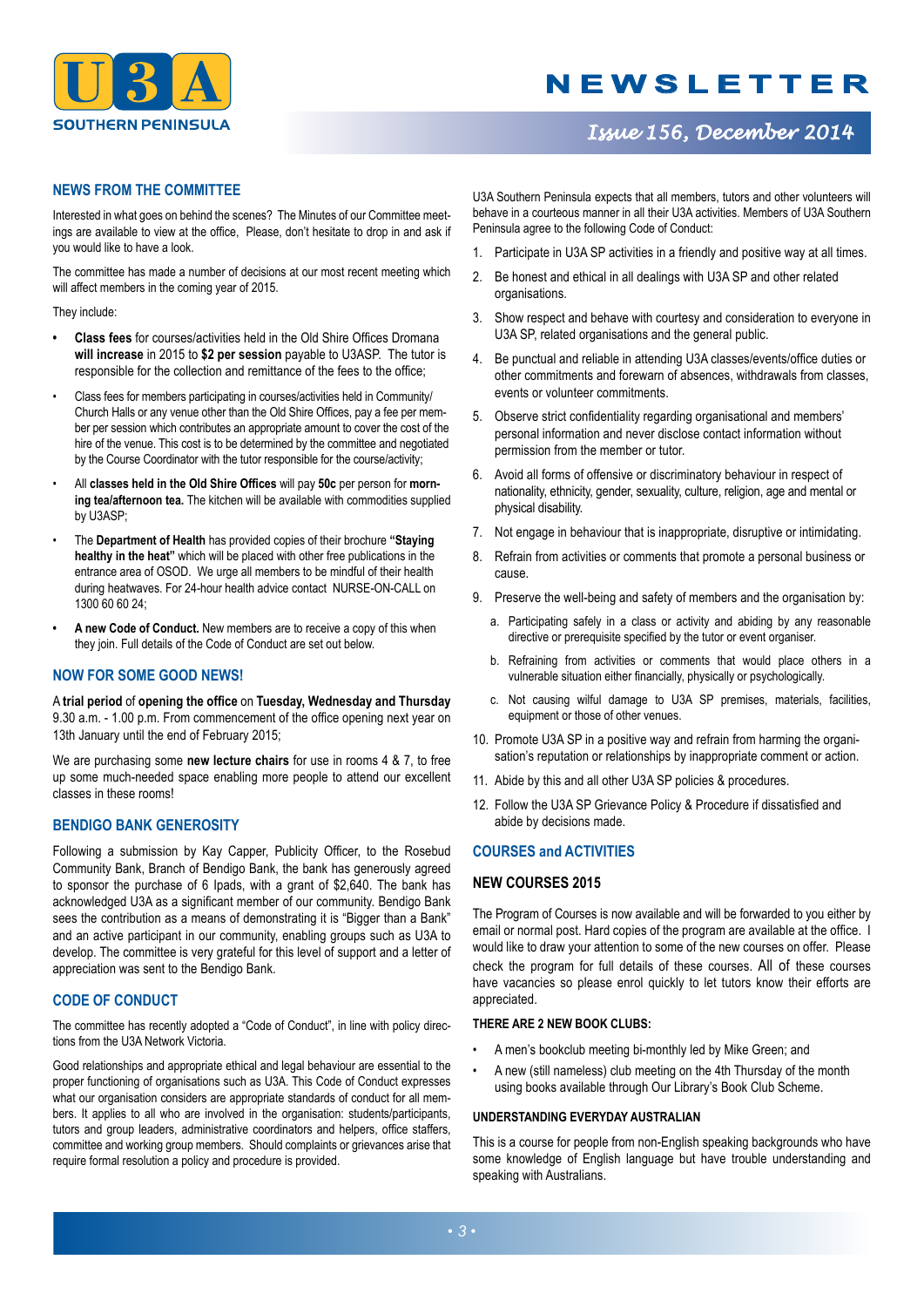

# *Issue 156, December 2014*



Lynn Ibbotson is leading the ladies to enjoy Belly dancing in a 10 week course at a studio in Mornington. Shimmy, shimmy!

Richard Cotter is giving a 3 week course on The Great War in March.

Deb Peters is offering the Laughter Club – we just need 8 laughers, how hard can that be?

Cipriano Corva is taking us up to Main Ridge to gather weeds and mushrooms which will then be prepared as a lunchtime feast.

## **PHOTO SKILLS CAN BE IMPROVED WITH FIVE SHORT COURSES:**

Saving your digital photographs – Rosalie Arnold;

Ernie de Vlieger, Jenny Maddocks, Pan Constanti and Anne Gibson will be offering:

- Introduction to photography;
- Composition;
- Intermediate photography; and
- Using Lightroom.

Singing for fun is new on Friday mornings – no need to know how to read music. Lots of fun and no experience required- more like a fun singalong with Maire Lowenstein

Magic is offered on Wednesday nights by David Brown

Simple, healthy cooking will be on offer by Sandra Brown

We have trips planned to:

- The Shrine with a guided tour and our own Diana Farmer talking about the symbolism of the building and setting;
- The Stokes Collection at Mount Macedon; and
- Tours of the Arts Centre and lunch.

And Joan Peters is organising our own version of the Coffee Club.

#### WE NEED MORE LEADERS & TUTORS

Please think about what you could offer – lots of support is available whether it is an activity for an hour or a year. All offers gratefully received!

On a personal level we have more requests than I can manage for iPad and Android courses – is there anyone who would like to help?

To participate in classes and activities please ensure that you are a current member of U3ASP, wear your badge and ensure it is updated with your contact details in case of emergency.

*Diane Bell* Program Coordinator

### **PHOTOGRAPHY GROUP REPORT**



It's been a busy 2014 for our keen photographers.

Some of our main experiences have been:

March: The U3A SP Art and Photography Exhibition and a visit from the Shepparton U3A photographers, capturing stunning sunsets and sunrises of the Mornington Peninsula.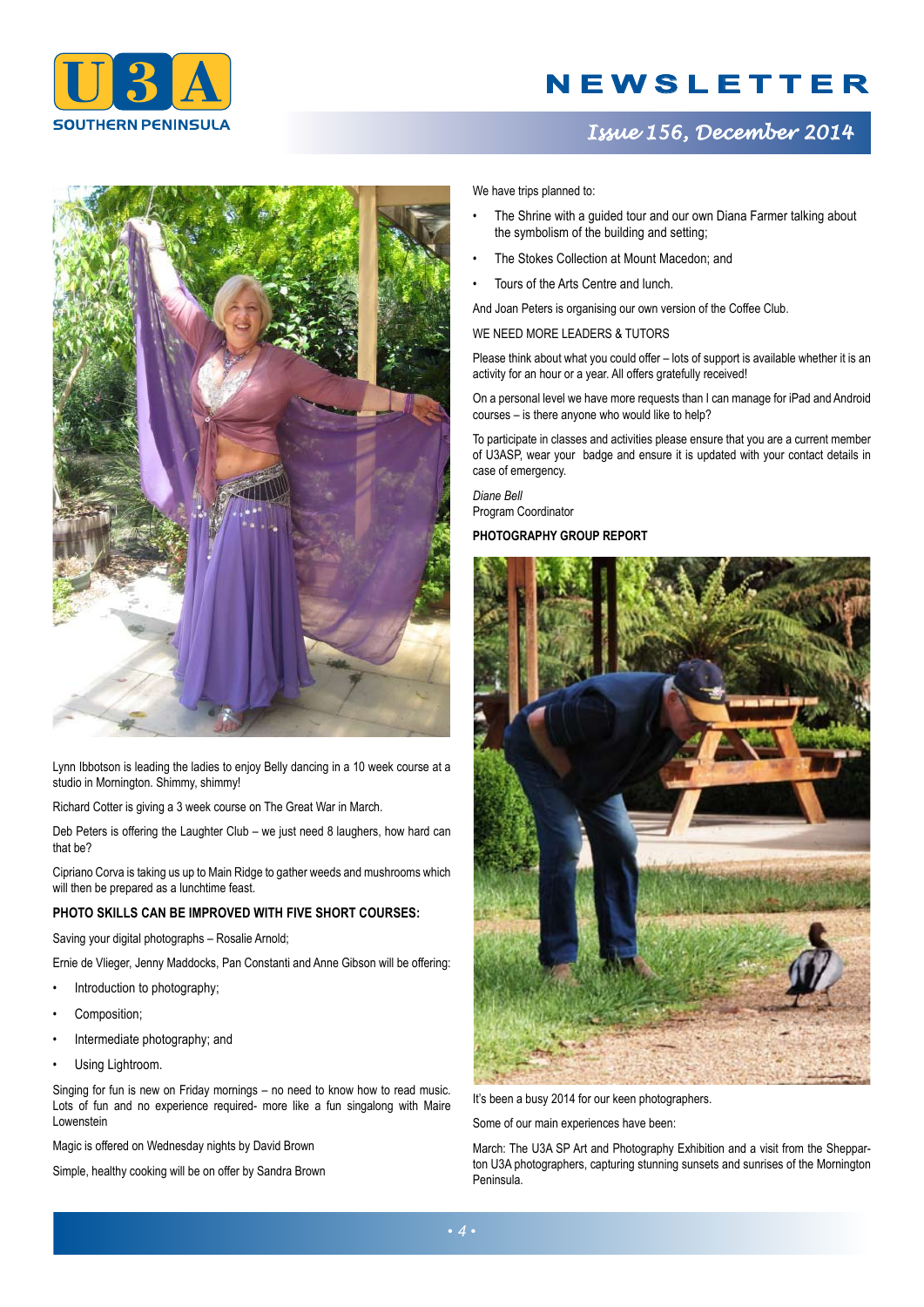

*Issue 156, December 2014*









August: Our images were exhibited as part of the 100 years since the First Shot Commemoration at Point Nepean.

October: We exhibited photographs at the Studio Sorrento annual display and spent three lovely days in Marysville.

November: We photographed the Silver Anniversary luncheon with the objective of creating a photo book record.

Together we have shared many photo shoots, honed our skills and had some fun times.

Earlier in the year four members offered a few short courses for those new to digital photography.

Similar sessions focussed on specific topics will be offered throughout 2015.

*Jim Carr*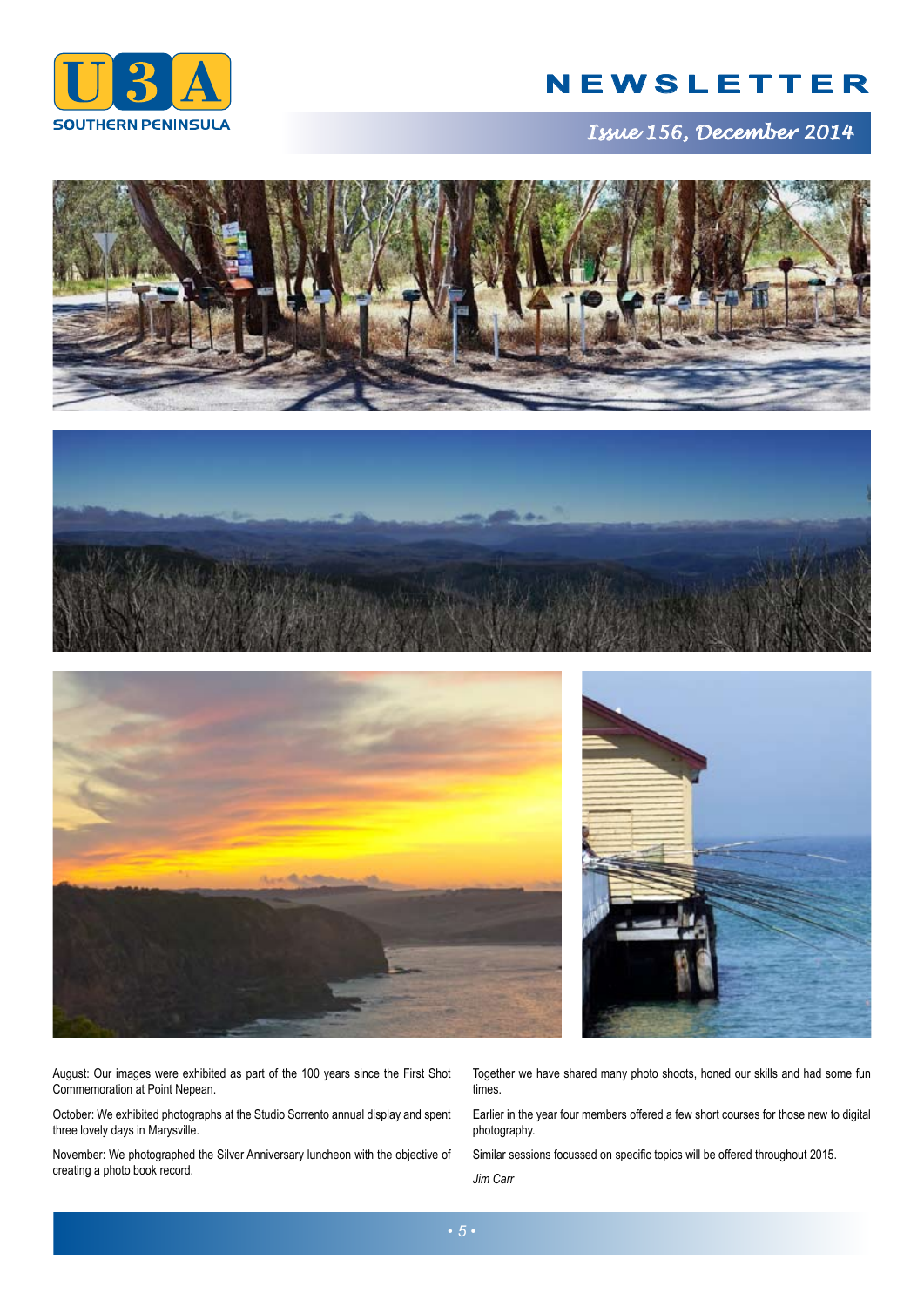

# *Issue 156, December 2014*



*Harry Pidwell golf* 

### **GOLF GROUP NZ CRUISE**

On 18th February 24 members and friends of the U3A SP Golf Group embarked on the Dawn Princess and proceeded to wine, dine and dance their way across the Tasman Sea having arranged to play golf at every port the ship berthed in New Zealand.

We played an amazing variety of courses, from a links course clinging to the cliffs above the ocean, to a hilly but fascinating course in Wellington to three parkland courses at Napier, Mt Maunganui and Auckland. The Maraenui course in Napier, with its profusion of flowers and warm hospitality, was considered the most enjoyable experience.

The Golf Clubs we visited were outstanding in their hospitality. They arranged transport to and from the ship (sometimes sending a courtesy van), tours, lunches and great support.

Doug Tanner was the overall winner (photo above) with Bob Riley and Jan Macinnis achieving the most pars in their respective groups.

We certainly punched above our weight in the shipboard concerts and competitions; the hypnotists, magician, marriage game and pitching and putting all saw members very prominent. With our golf clubs we were easily recognisable embarking and disembarking. Someone asked, "Why would you go to NZ to play golf?" The answer is that it was a great way to see the country, meet the people and enjoy the diverse beauty. Much better than looking out a bus window!

#### *Harry Pidwell*

### **WEDNESDAY WALKERS - FOUR DAYS OF WALKING + FUN IN MARYSVILLE**

15 members of the Wednesday Walking Group spent 4 days in Marysville from 8th to 12th September, staying at the Marysville Caravan & Holiday Park. The days were spent bushwalking, drinking coffee and browsing the local shops, while the evenings were mainly taken up by eating, drinking and socialising.

After stopping at Healesville for a break and a coffee, we arrived at Marysville by about 1pm and moved into our cabins or set up caravans or campsites. At 3pm, we had an introductory Heritage Walk around Marysville, followed by a walk on the Beauty Spot Trail, a total of about 3.5 kilometres of easy walking. After a bit of sprucing up, we got together for a Happy Hour with drinks and nibbles at 5.30pm in the park Function Room, followed by a scrumptious meal provided by 5 of our lady members (including Diana, who unfortunately had to cancel the day before because of illness). This included excellent Mulled Wine, which had been made by Shirley.

On Tuesday, our leader Mike had planned a hard 16km walk, but since it was pouring rain, this plan was abandoned and we all walked in our wet weather gear to the Marysville Bakery for coffee. Since the rain had eased, we then went on the Michaeldene Trail, crossing the Trestle Bridge to the Taggerty Falls Lookout and Return, a total of 6km. We returned to the Holiday Park for lunch, followed by a free afternoon.



At 5.30pm, we managed to drag ourselves to the Happy Hour, followed again by a delicious meal provided by another group of 5 ladies, plus one partner.

Then on Wednesday, since the weather was fine but cool, we proceeded on the hard 16km walk that had been planned for Tuesday. This incorporated the Tree Fern Trail and Keppel Lookout Trail, with a steep climb to Keppel Lookout, giving a superb view of Marysville and the surrounding countryside. Then there was a steep downhill to the top of Steavenson Falls for lunch, followed by a walk to the base of the falls and then back along the river to our camp. That evening, following the Happy Hour at 6pm, a group of 5 men cooked sausages and shaslicks on the barbecue and also prepared salads and provided desserts, which was very much appreciated by the hungry walkers after the long hard walk. Most of us slept well that night!

On Thursday morning, we had a short 4km walk on the Gilberts Gully Trail, followed by a coffee at a very nice little café, with a very friendly lady proprietor. Then after lunch, we drove 20 plus kilometres in 4 cars on the Woods Point Road to do a very interesting 4km walk incorporating the "Big Tree", which is the highest tree in Victoria, passing the Cumberland Falls and the Cora Lyn Falls. We also walked around the ruins of the Cambarville Historic Township, dating back to 1860, which was a bustling timber town with a large steam-driven sawmill, houses, a school and shops. After driving back to the Park, we cleaned up and dressed for dinner at the Marysville Golf Club. This was a most enjoyable finale to our 4 days in Marysville. Our leader Mike was thanked for his organisation and leading the walks and then presented with a bottle of Red Wine as a token of our appreciation.

Friday Morning we packed up and prepared to leave for home. Some left early, but the remaining 11 left a little after 10am, after posing for the group photo shown above. Overall it was a most enjoyable 4 days.

*Ray Vallance*

### **THE WRITERS' GROUP**

The Writers' Group is the newest of the three writing groups that the U3A offered this year. It was set up by two retired teachers, Judith Roach and Keryn McLear, to provide a unique writing experience for its members. The Writers' Group aims to encourage and develop its members' writing.

Members have been shown several ways to scaffold during planning, ensuring that their writing is clear, logical and coherent. They have been presented with material that guides them away from using common words, like 'said', 'got' and 'went', and with exercises that allow them to venture into new writing styles.

Members are reminded of correct grammar, through a short exercise introduced by Judith, which sparks past learning that has been tucked away since school days. Everyone enjoys these bright, fun exercises.

Some people write journals, others are writing memoirs/life stories, and a few are interested in writing short stories or novels. The Writers' Group caters for each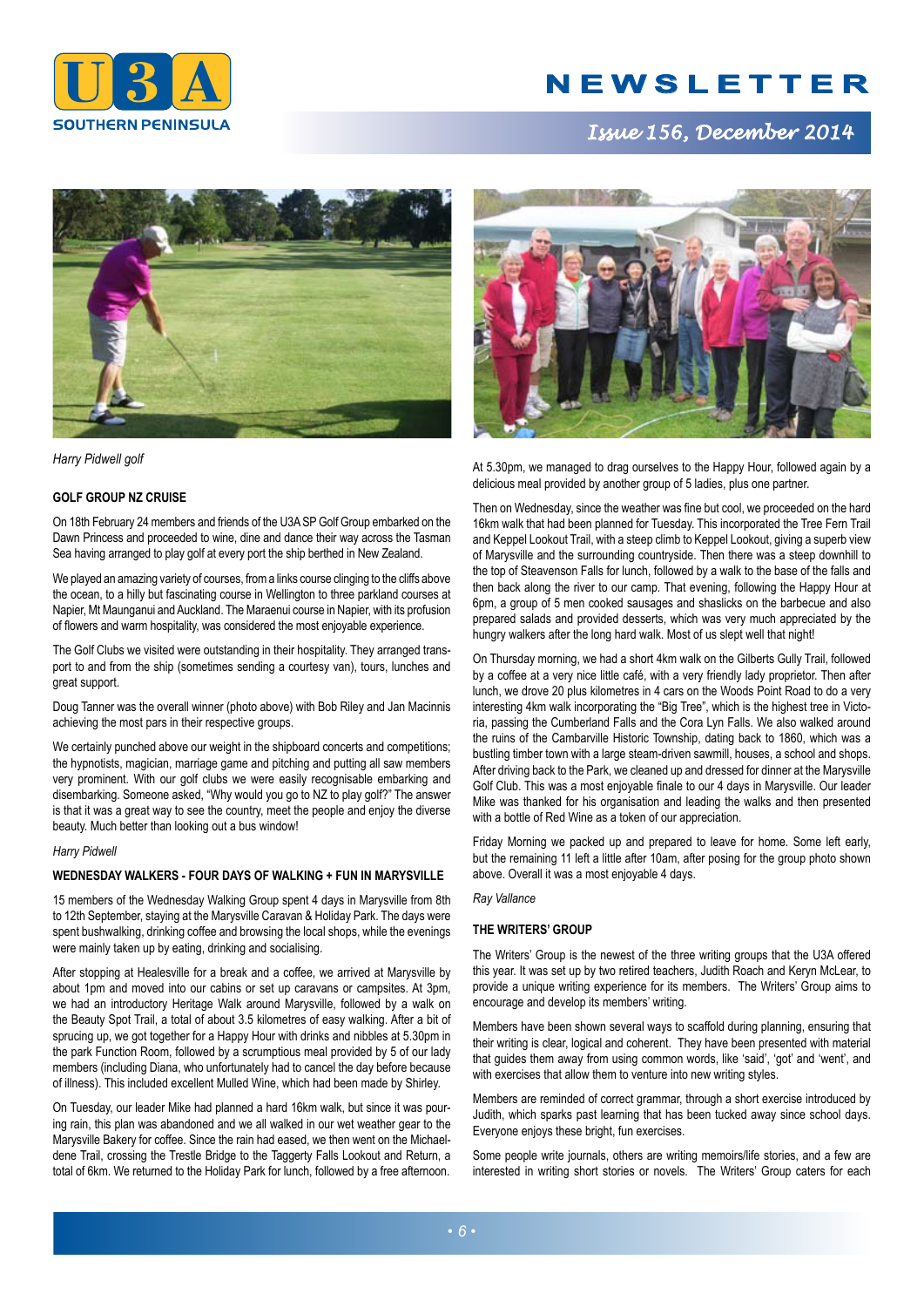

# *Issue 156, December 2014*

member, giving them the opportunity to read from current projects and to ask for guidance. There are always opinions and new ideas that flow from other members.

We've had lots of learning and laughter, and a few tears along the way, and would love you to come along and give us a try.

Please contact Keryn 0409 253 550 if you're interested.

Here is a short example of the Group's writing. The exercise was to turn a boring activity into something dramatic and sensational.

MAKING THE BED *by Louise O'Bryan*

Yesterday, saw the morning, a continuation of howling winds, accompanied by rain in winter darkness. I made the bed – well I'll begin again: I started to make the bed.

Throwing the sandy coloured flat sheet over the matching fitted sheet, swiftly a desert landscape appeared in the folds of the bed linen.

My imagination transported me to the heat of the Sahara Desert. Yes, I riding my favourite camel Priscilla, white headscarf and robes billowing behind me, became Queen of the Desert, Goddess of the Nile.

'Cup of tea's made Lou,' Tom's voice heralded my return to chores, the bed still only half made.

*Keryn McLear*



*Happy Wanderers taking a well earned rest*

### **BELLYDANCE FOR SENIORS**

Hello Ladies of U3A

Would you like to have fun whilst tightening your tummy?

Would you like to have a weekly activity that leaves you with a smile so wide it is simply delightful?

Would you like to do something that helps you keep out of the Nursing Home for longer?

Would you like to learn to dance when you don't even need a partner?

Would you like to wear colourful, sparkly clothes and lots of bling?

Maybe you would like to be a new YOU and just have some fun?

If you have said yes to any of the above, then Belly Dance classes are for you.

I have been belly dancing now for 9 years and it is the most thrilling type of exercise I have ever found. It is just the best experience - lots of fun and laughter and best of all I don't need a partner to dance with (my husband has 3 left feet!).

My dance classes will be focussed on Seniors (I will be gentle with you) and not too strenuous. Classes will be easy, beginner movements that you can learn and remember. I will have you looking so good in no time at all.

If you have never danced in your life before it's not a problem. I didn't start dancing until I was 58 years old and gave belly dancing a go because it looked so exciting and colourful - I wanted to do something for myself for a change and was absolutely delighted how much I enjoyed the weekly classes.

Belly dance is for women of all ages, all shapes and sizes - there is no distinction as any woman can have a go and enjoy it.

My own dance teacher advises that any sort of dancing and remembering a bit of choreography keeps the mind active in a way it's not used to and helps the grey matter keep working.

Details of course dates and the venue will be in the new Course Program. If you have any questions please don't hesitate to ask me when you ring to book the class.

Shimmy, Shimmy

*Lynn Ibbotson*



*Gardening group*

ODE TO BOWLS AND U3A by *Diana Farmer*

A group of us set out to bowl I remember when I set out to poll Who would be keen to play this game A number of members answered the same Let's give it a go, forget the toll.

We all set out and did our best All of us we passed the test We sent the bowls right down the green A happier group could not be seen At West Rosebud we were all a guest

So thank you lots to U3A You are helping to keep pains at bay We were there to have a go All of us went out to show You all can too so remember your fees to pay.